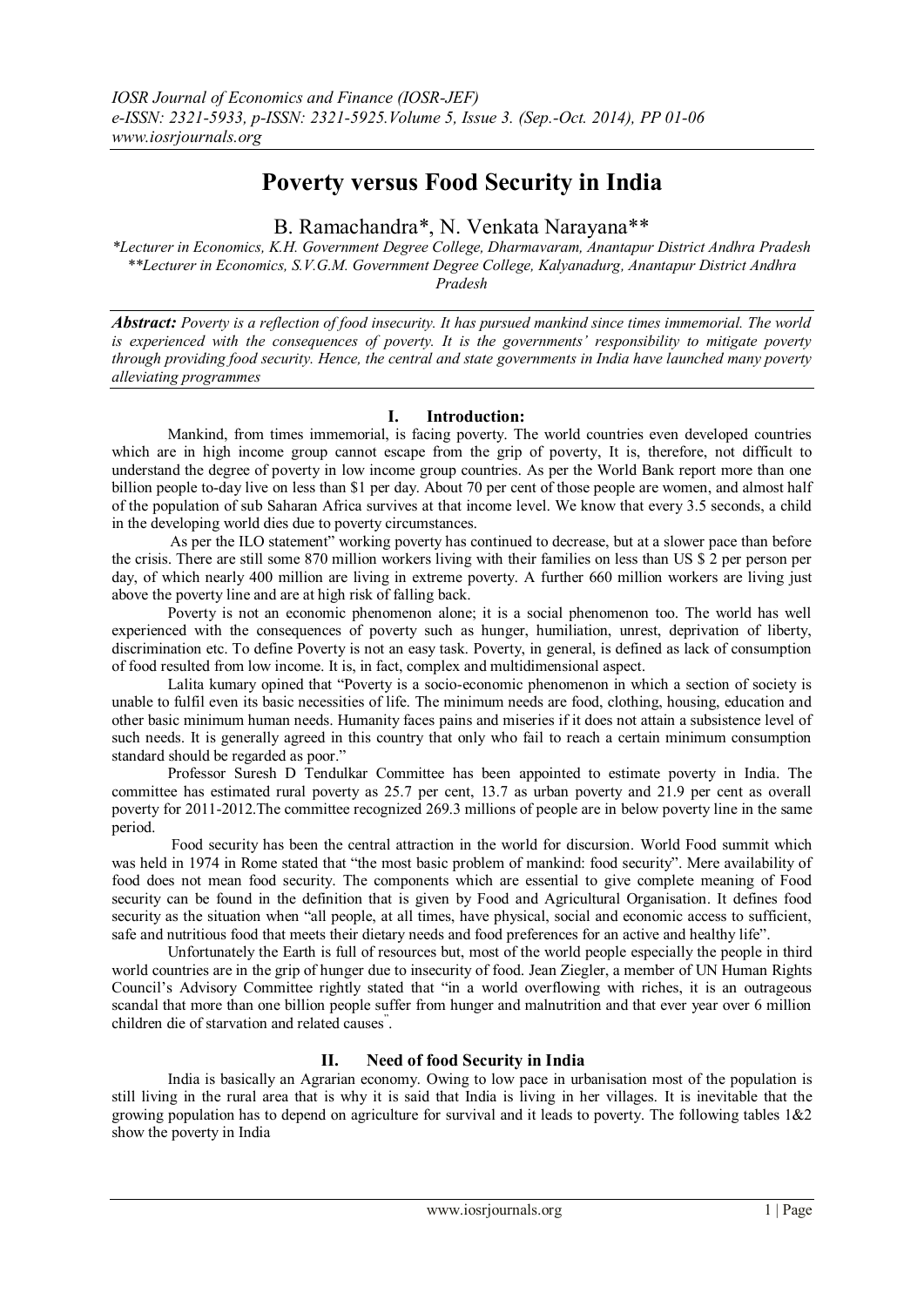| Poverty in India (in percentage) |       |       |       | population in below Poverty line (In millions) |       |       |       |
|----------------------------------|-------|-------|-------|------------------------------------------------|-------|-------|-------|
| year                             | Rural | Urban | Total | vear                                           | Rural | Urban | Total |
| 1973-74                          | 261.3 | 60.3  | 321.6 | 1973-74                                        | 56.4  | 49.2  | 54.9  |
| 1977-78                          | 264.3 | 67.7  | 332   | 1977-78                                        | 53.1  | 47.4  | 51.8  |
| 1987-88                          | 229.4 | 83.3  | 312.7 | 1987-88                                        | 39.1  | 40.1  | 39.3  |
| 2004-05                          | 326.3 | 80.8  | 407.1 | 2004-05                                        | 41.8  | 25.7  | 37.2  |
| 2011-12                          | 216.5 | 52.8  | 269.3 | 2011-12                                        | 25.7  | 13.7  | 21.9  |

Table No: 1(A) Table No: 1(B)

Source: Compiled from the Planning Commission (1993) &Economic survey of India 2013-14

The table No: 1(A) shows that both Rural and Urban poverty moves downwards. From 2004-05 onwards the poverty was declined sharply in both areas. In Rural area poverty was declined from 41.8 per cent to 25.7 per cent and in Urban area it was declined from 25.7 to 13.7 per cent. Nobody can deny the fact of reduction in poverty in India, but the necessity to provide food security is visualised obviously in the table No: 1(B). Though the number of poor people was reduced at a great rate 2004-05 onwards, the number of people who were living below poverty line in both areas is not at considerable figure to neglect.

Food insecurity linkages with poverty, in fact, they are inseparable. Poverty can be measured in terms of calories of energy which is produced by intake of quality and quantity food. Therefore poverty is a reflection of food insecurity. Asian Development Bank reported that "Asia still is home to two- third of world's population across the globe, poverty is the single most common cause of food insecurity".

| Table $No:2(A)$ |                                                 |       |        |         | Table No:2(B) |       |                                                 |                 |  |
|-----------------|-------------------------------------------------|-------|--------|---------|---------------|-------|-------------------------------------------------|-----------------|--|
|                 | Monthly per capita Expenditure (2004-05 prices) |       |        |         |               |       | Monthly per capita Expenditure (current prices) |                 |  |
|                 | Year                                            | Round | Rural  | Urban   | Year          | Round | Rural                                           | U               |  |
|                 | 2004-05                                         | 61st  | 558.78 | 1052.36 | 2004-05       | 61st  | 558.78                                          | 10 <sup>2</sup> |  |

2009-10 66th 599.06 1200.01 2011-12 68th 703.42 1353.82

| Table No:2(A)                   | Table $No:2(B)$                                 |
|---------------------------------|-------------------------------------------------|
| Expenditure $(2004-05)$ prices) | Monthly per capita Expenditure (current prices) |

| Year    | Round | Rural   | Urban   |
|---------|-------|---------|---------|
| 2004-05 | 61st  | 558.78  | 1052.36 |
| 2009-10 | 66th  | 927.7   | 1785.81 |
| 2011-12 | 68th  | 1278.94 | 2399.24 |

Source: Economic Survey of India 2013-14

Monthly per capita Expenditure at constant prices (2004-05) and current prices is increasing Round to Round. It is shown clearly in Table No: 2(A) and 2(B). The table No: 2(B) is the witness for inflation. Per capita income in India is comparatively low even with neighbour Developing country Sri lanka. Hence, majority Indians are receiving low income due to deferent reasons.

India is still Food security is a fundamental right. In fact, the right has been incorporated in Article 21 that is Right to live, that has been guaranteed by the Indian constitution. It is pity to say that though food security has been safeguarded by the constitution, India had the highest child mortality rate worldwide in 2012 with 1.4 million children dying before reaching their fifth birthday. An analysis of National Family Health Survey (NFHS)-3 data showed that neonatal mortality among children born to mother with low Body Mass Index (BMI) was slightly higher than those with normal and it reported that severe anaemia was associated with 26 per cent higher neonatal and 16 per cent higher post-neonatal mortality rates. Therefore, Governments have to assure food security to the people.

# **III. Dimensions of food Security:**

Availability, accessibility, properly utilisation and sustainability are the facet of Food Security. Enough food is available for the world's population as a whole. But there are disparities among the countries, with in the country, interstate and intra state due to climate, fertility, rain fall, technology and so on.

# **IV. Causes of poverty and food insecurity:**

4.1. Low Agricultural growth rate

India still is in the clutches of food insecurity as well as poverty due to the failure of five year plans in meeting the pace of Economic Development with the increasing requirements for the increasing population. The growth rate in the primary sector is gradually decline as Neglecting primary sector.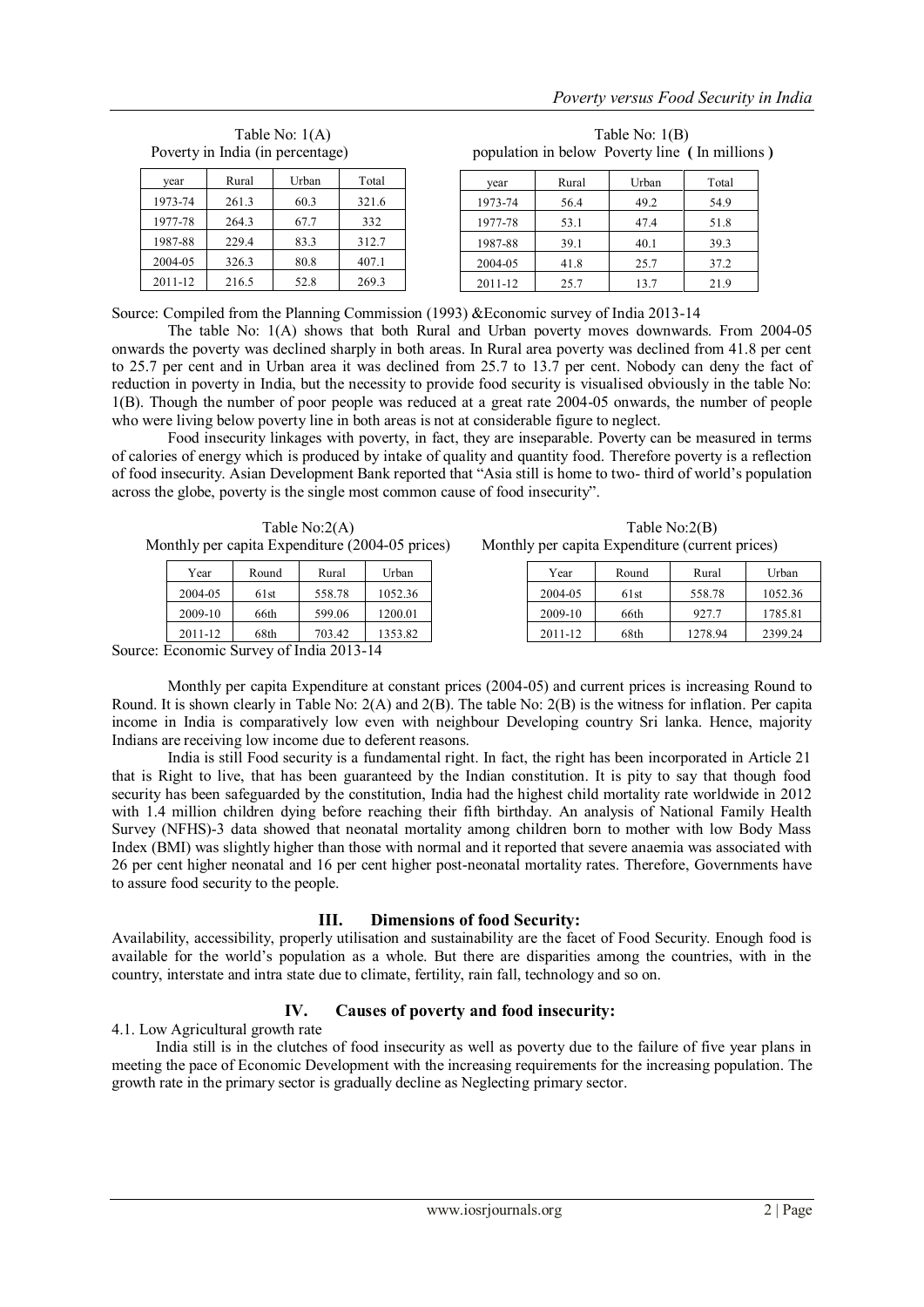

Source; Economic survey of India 2013-14

It is better to study the Growth rate of Agriculture at constant prices rather than current prices. The figure shows that the rate of growth was marginally increased in 2010-11 than the preceding year. Thereafter it was decreasing. Though it is increased in 2013-14, it is not considerable increment.

## 4.2. Low productivity in Agriculture

Low productivity in Agriculture is one of the main reasons for poverty and food insecurity in India. Economic Survey of India 2013-14 has recognised that the production in major crops is enhanced due to acreage rather than productivity.

## 4.3. Poor irrigation facilities

Indian agriculture is facing poor irrigation facilities. Majority of Agro lands especially in southern India are dry lands, hilly, rocky and sandy regions which are unsuitable for cultivation. Among them, though, some lands are useful for some extent. Cultivation in dry lands is completely depending on monsoons. Resulting of continuous failure of monsoons the Agricultural sector is unable to produce to meet the requirement of increasing population in India.

# 4.4. Land fragmentation:

Cultivable land in India has been declined to 182.57 million hectors in 2005-06 from 185.09 million hectors in 1980-81. ARCAS, 2010 reported that in India 63 per cent of holdings are below 1 ha accounting for 19 per cent of the operated area while over 86 per cent of holding are less than 2 ha account for nearly 40 per cent operated area. Average cultivable land has shrunk from 1.69 hectors in 1985-86 to 1.1to hectors in 2010-11.

# 4.5. Investment pattern:

Many research studies emphasise the need of adopting modern technology in Agriculture which enhance the acreage. Large scale of investment is required for introducing modernized technology in Agriculture. Public and private investment in Agriculture is not supporting at enough scale and at the same time more concentration has paid on heavy industries which has long period gestation are some of the causes that leads to imbalance between the demand for and supply of food grains.

# 4.6. Commercialisation in Agriculture:

Invade of commercialisation on Agriculture through the advent of liberalisation in this sector has led to minimising food crops in India. Though the production in Agriculture increases, the pace of increment in production of the sector is much lower than the pace of demand for food grains.

# **V. Measures for food security:**

The central and state governments in India have made different efforts for reducing poverty and food insecurity through implementation of employment generating programmes. Some programmes are discussed below.

#### 5.1. Community Development programme

The community development programme was launched by the first president of India Dr Rajendra Prasad on October 2, 1952, with the objective of bringing about multi-purpose rural development with people participationUp to April 1977, the programme covered more than five thousand blocks all over the country.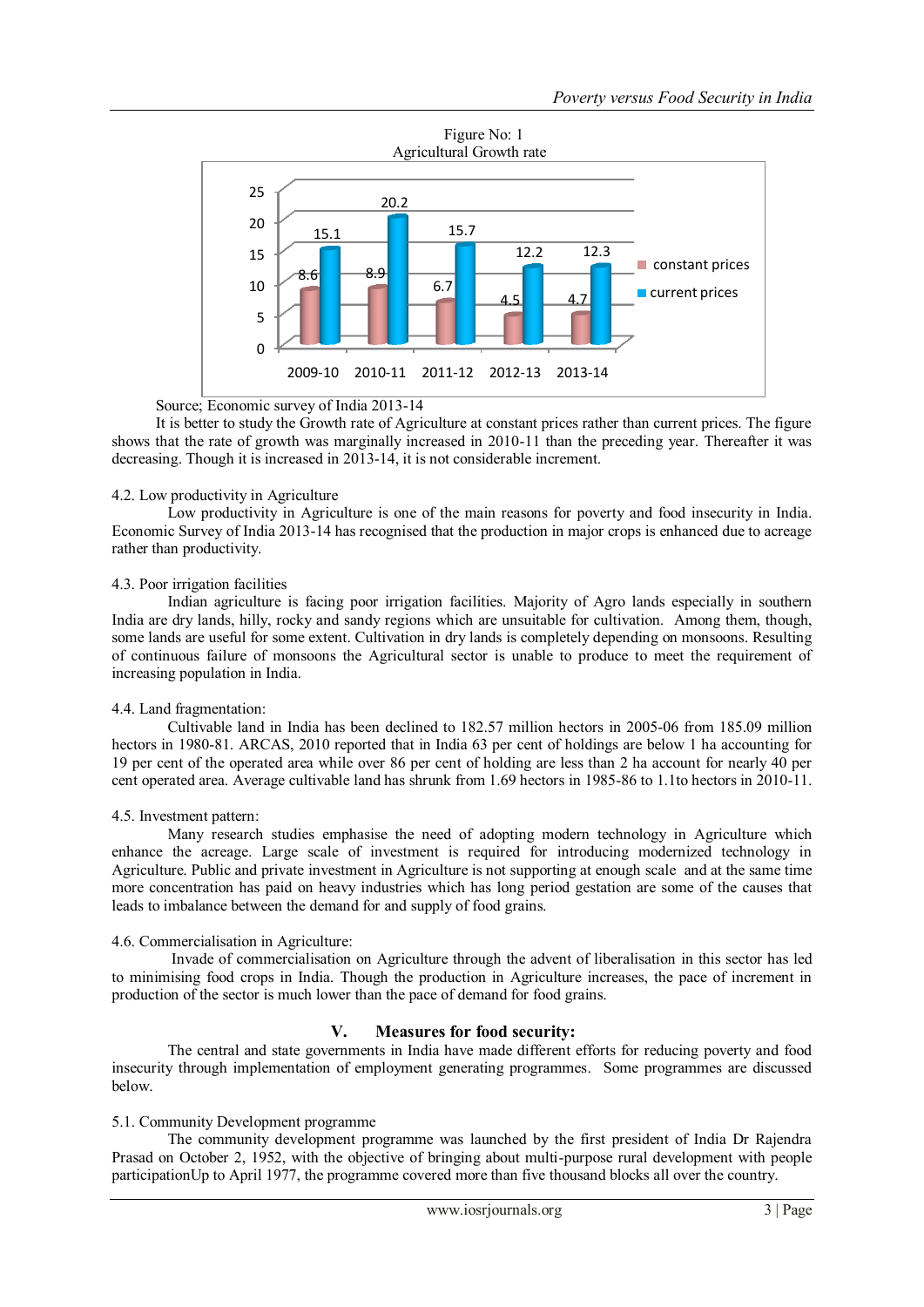## 5.2. Intensive Agriculture Development programme (IADP)

On the recommendations of Fort foundation committee the Government of India implemented in the selected Districts in various states in the country in 1960-61. The result of IADP programme has paved the way for the Green revolution in agriculture loans, seeds, fertilizer tools to the farmers in the selected Districts.

## 5.3. Rural Man Power Programme (RMP)

In the ending of 1960-61 the Rural Man Power Programme (RMP) was taken up in 32 community development blocks as on a pilot project with the objective of providing employment of 100 days for at least 25 million people by the end of the third five year plan, especially in areas exposed to pronounced seasonal unemployment and under employment. It covered 1000 Community Development blocks and it provided 137 million Man-days of employment until the year 1968-69 in which the programme was terminated.

## 5.4. Small farmers Development Agency (SFDA)

The main objective of the scheme was to provide credit to the small farmers to enable them to make use of the latest technology to practice intensive farming and diversify their activities. Up to 1980 the Agency identified 16 million persons from the targeted group for assistance.

## 5.5. Marginal Farmers and Agricultural Labourers' Agency (MFALA)

One of the objectives of Fourth five year plan (1969-74) was to assist to the targeted famers, agricultural labourers and those in subsidiary occupations like dairy, poultry, fishery, pig-rearing, horticultural operations, etc.

# 5.6. Crash Scheme for Rural Employment

The Crash Scheme for Rural Development (CSRE) was launched to provide additional employment to the rural unemployed in the fourth five year plan. It had a twofold purpose. Firstly, the programme would generate employment on an average of 100 persons in every block or about 1000 persons in each district in rural development works continuously over a working season of 10 months in a year. Secondly, each project was to produce work or asset of durable nature in consonance with the local development plans.

#### 5.7. Pilot Intensive Rural Employment Project (PIREP, 1972)

The programme was launched as a pilot project in November, 1972 for finding answer to the rural unemployment problem in India. The projects were taken up as research and action projects. The project aimed at providing employment to one third of the unemployed persons every year and thus covering all unemployed persons in selected blocks in the country situated in different economic and ecologic conditions.

#### 5.8. Drought-Prone Area Programme (DPAP)

The Drought- Prone Area Programme (DPAP) was launched in 1973-74 in some selected Drought Prone Areas of the country. The main objective of the programme was reestablishment of the environment balance in these areas by promoting balanced development of land, water, and other natural resources.

#### 5.9. Twenty point Economic programme (1975)

This programme was conceived by the late Prime Minister Smt. Indira Gandhi and launched on  $1<sup>st</sup>$  July 1975 Under the slogan of "Garibi Hatao" (Remove Poverty),. The programme outlined the basic task of improving the living condition of the economically weaker section of the society especially of rural poor. In the light of emerging a new socio-economic environment, the programme was redefined, revitalized and announced to the nation on  $14<sup>th</sup>$  January 1982 and again on  $20<sup>th</sup>$  August 1986 as per the direction given by the Prime Minister Sri Rajiv Gandhi and implemented since 1<sup>st</sup> April 1987 along with the Annual plan 1987-88. This programme helped millions of poor by providing them with self–employment and basic amenities of life.

#### 5.10. Food for Work Programme (FWP)

National food for work programme was launched in 1977-78, with three fold objectives creation of additional employment opportunities in rural areas, better maintenance of public works and utilization of surplus food grain stocks. Owing to various constrains inherent in the scheme as originally formulated, it has been modified subsequently to include all kinds of works. The programme was later renamed as National Rural Employment Programme (NREP) in 1980.

#### 5.11. Integrated Rural Development programme (IRDP)

Integrated Rural Development Programme was initially launched in 2300 blocks in 1978-79 , further, it was extended all over the country as a flag ship programme for eradicating poverty, on 2<sup>nd</sup> October 1980 and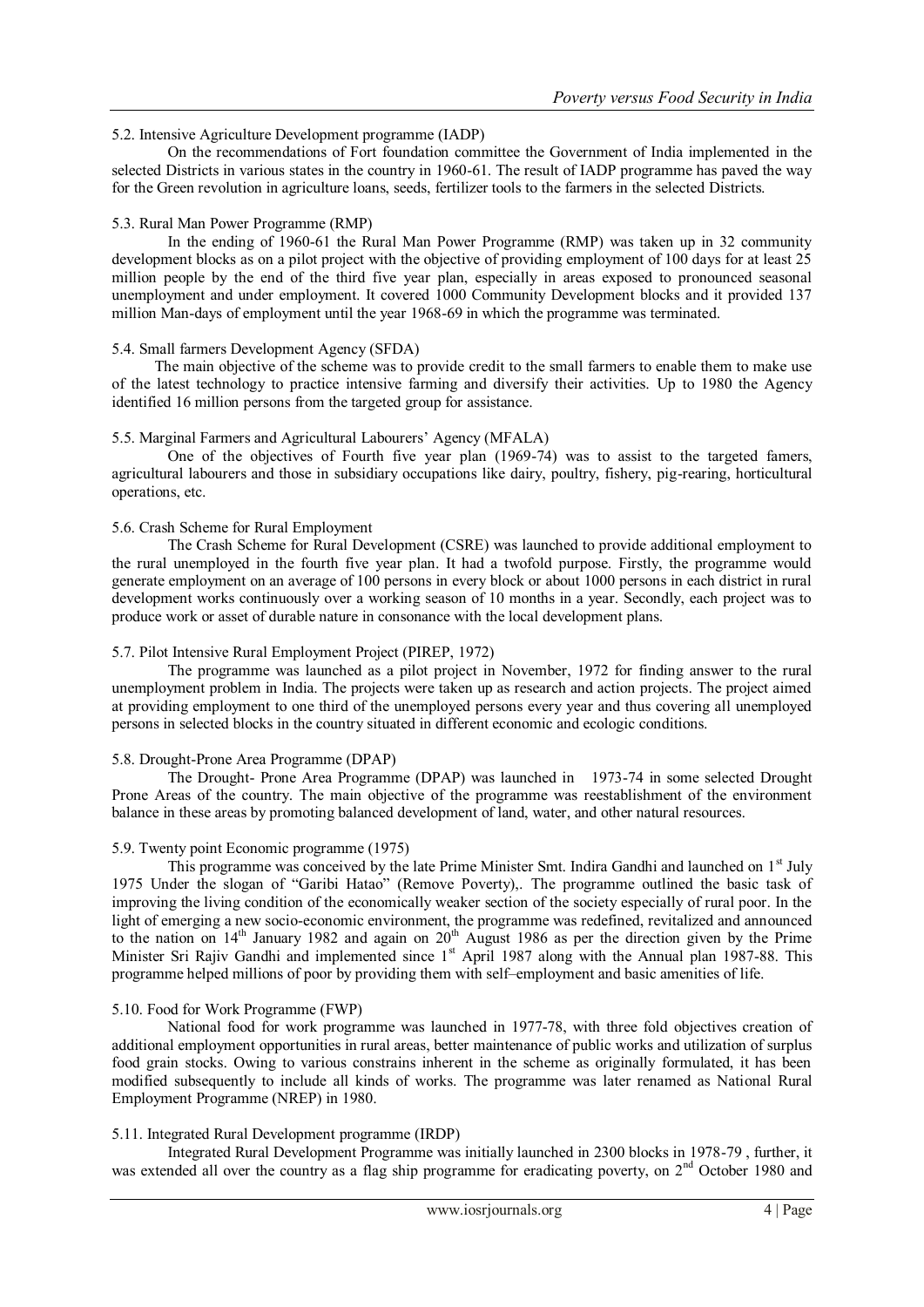was continued up to April 1999. In each block 600 poor families were to be assisted. For each block a uniform allocation of Rs. 35 lakhs was allocated. This was shared between the centre and the states on a 50-50 basis. Since beginning of the scheme till1998-1999, 53.5 million families benefitted under this scheme at the expenditure of Rs 13700 cores. The scheme along with other schemes namely TRYSEM, DWCRA, SITRA, Ganga Kalyan Yojana and MWS were merged into Swarna Jayanti Gram Swarojgar Yojana on 2nd April 1999.

#### 5.12. Training of Rural Youth for Self-Employment (TRYSEM**)**

TRYSEM was started on the independence day of 1979, as a central sponsored scheme. Under the scheme 40 youth were to be given training each year, covering 2 lakh youth in the country every year. After training they were provided financial assistance. The programme was merged into Swarnajayanti Gram Swarojgar Yojana in 1999.

## 5.13. National Rural Employment Programme (NREP, 1980)

The programme was introduced in October 1980 with the objectives of (i) Generation of wage employment opportunities, (ii) Creation of community assets, and (iii) Improvement of nutritional states of rural poor. To improve the effectiveness of the programme, it was combined with RLEGP in 1989 and renamed as Jawahar Rojgar Yojana.

## 5.14. Rural Landless Employment Guaranty Programme (RLEGP)

The RLEGP programme was started on  $15<sup>th</sup>$  of August, 1983, as a central sponsored programme with the objectives of creating employment opportunities, construction of the projects and improving rural life. The resources are allocated to the State/Union Territory on the basis of determined standards, in which 50 per cent weightage is given to the cultivators and marginal farmers on basis of their number and the remaining 50 per cent weightage is given on the basis of poverty. Under this programme wages of laboreres were given according to the Minimum Wages Act. Out of the total expenditure 10 percent had been planned for schedule casteand schedule tribes.

## 5.15. Indira Awaas Yojana (IAY, 1985)

The programme Indira Awas Yojana has been implemented since 1985. The main objective of this programme was to build houses for schedule caste and schedule tribes; free bonded labourers as also non schedule caste and schedule tribe rural poor who were residing below poverty line by providing them grants-inaid.

#### 5.16. Jawahar Rojgaar Yojana (JRY)

In the last year of the Seventh plan, a broad rural employment programme named Jawahar Rojgar Yojana (JRY) was launched on the 1<sup>st</sup> April, 1989. Since 1993-94, the JRY was implemented in three phases.JRY was one of the major wage employment programmes. It was implemented in all the villages of the country through the panchayat Raj Institutions. It contributed to a great extent in creating durable rural infrastructure which has a critical importance in the development of village economy thereby improving the standards of living of the rural poor.

#### 5.17. Employment Assurance Scheme (EAS, 1993)

The EAS was started on  $2<sup>nd</sup>$  October in 1993 in 1,778 development blocks in the rural areas of 261 districts. During 1994-95, this scheme was implemented in 697 development blocks of Drought Prone Area Programme (DPAP) and Desert Development Programme (DDP) too.

The prime objective of the programme was to provide profitable employment not less than 100 days to every villager who is desirous of taking employment, between 18 to 60 years during the lean agriculture season. The second objective of the programme was to create economic infrastructure and community projects for creating sufficient employment and development activities.

This programme was reorganized from April 1st, 1999 and it was made the only centrally sponsored wage employment programme on a cost sharing ratio 75:25 (earlier this was 80:20). This central financial assistance was provided directly to the District Rural Development Agencies.

5.18. Rural Employment Generation Programme (REGP, 1995)

The REGP programme was launched in 1995. The prime objective of the programme was creating selfemployment opportunities in the rural areas and small towns. It was being implemented by the Khadi and Village Industries Commission (KVIC). Under this programme entrepreneurs could establish village industries by availing of margin money assistance from the KVIC and bank loans, for projects with a maximum cost of Rs 25 lakh.